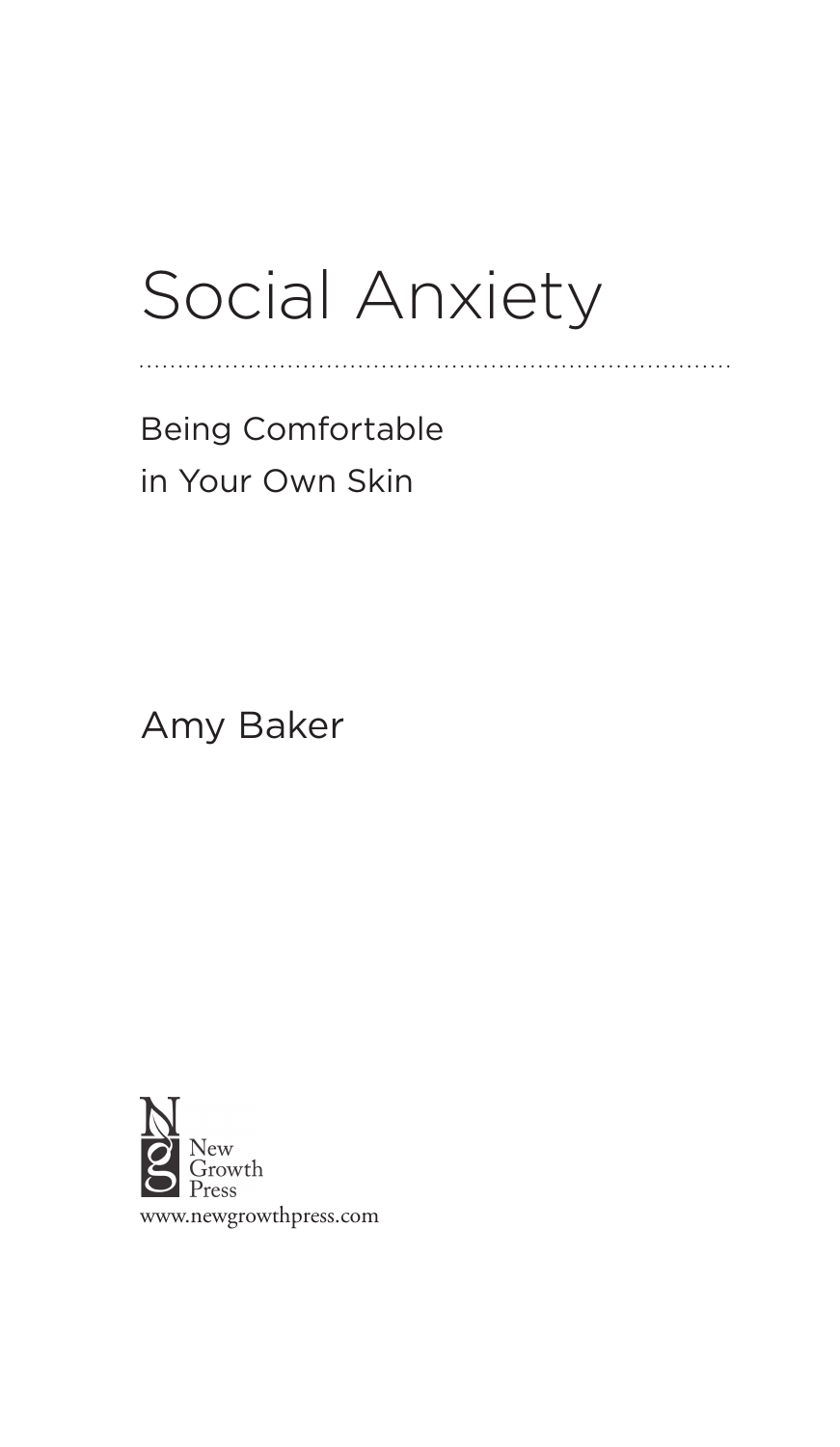New Growth Press, Greensboro, NC 27404 www.newgrowthpress.com Copyright © 2011 by Amy Baker. All rights reserved. Published 2011

All Scripture quotations, unless otherwise indicated, are taken from the *Holy Bible,* New International Version®, NIV®. Copyright © 1973, 1978, 1984 by International Bible Society. Used by permission of Zondervan. All rights reserved.

Cover Design: Tandem Creative, Tom Temple, tandemcreative.net

Typesetting: Lisa Parnell, lparnell.com

ISBN-10: 1-936768-37-2 ISBN-13: 978-1-936768-37-0

Library of Congress Cataloging-in-Publication Data Baker, Amy, 1959– Social anxiety : being comfortable in your own skin / Amy Baker. p. cm. Includes bibliographical references and index. ISBN-13: 978-1-936768-37-0 (alk. paper) ISBN-10: 1-936768-37-2 (alk. paper) 1. Bashfulness—Religious aspects—Christianity. 2. Social phobia. 3. Fear—Religious aspects—Christianity. 4. Anxiety— Religious aspects—Christianity. 5. Christianity—Psychology. 6. Trust in God—Christianity. I. Title. BV4597.58.B37B35 2011 248.8'6—dc23 2011037918 Printed in the United States of America 18 17 16 15 14 13 12 11 1 2 3 4 5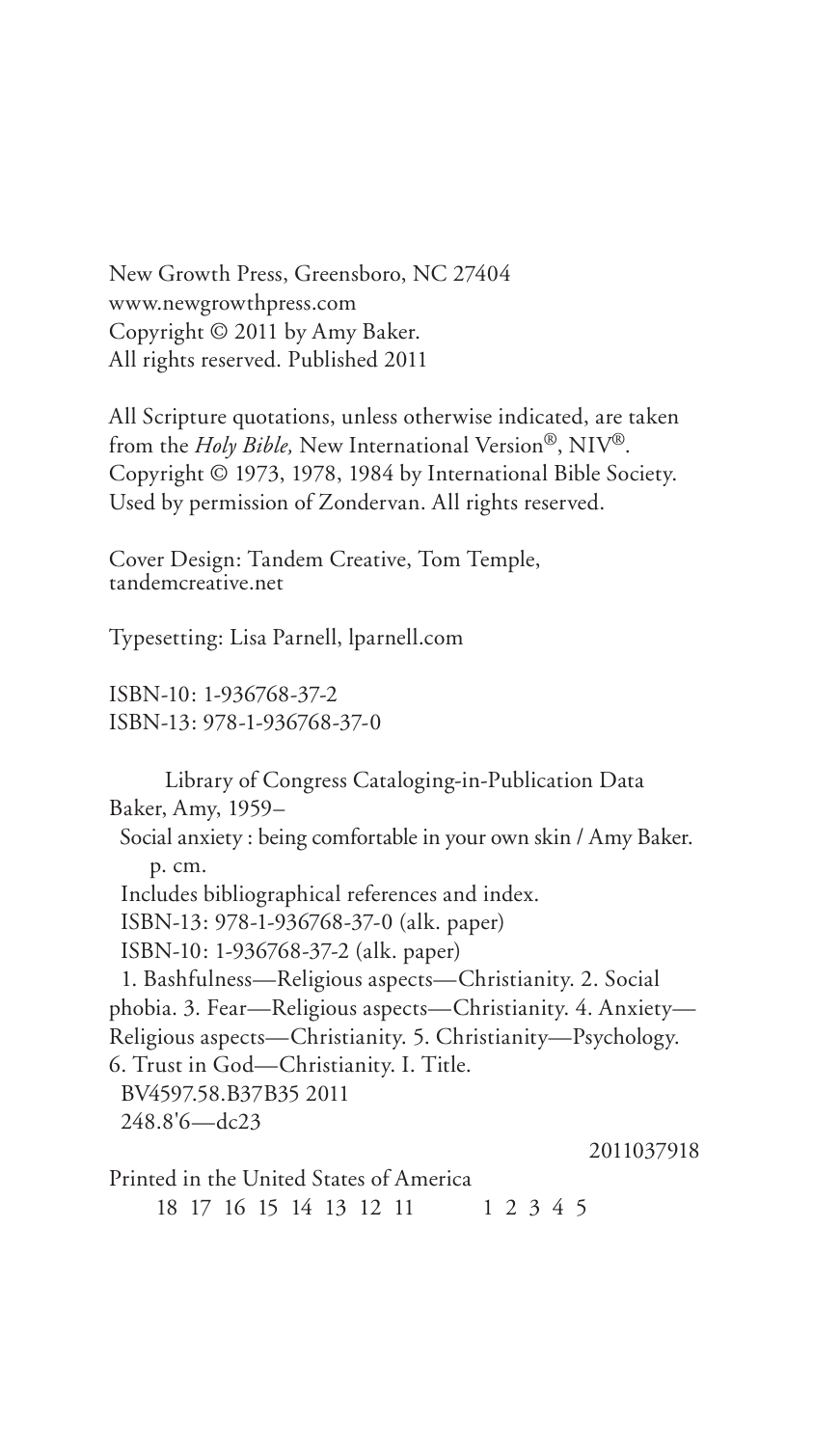Gary is single. He has never dated. He is perceived to be quiet and somewhat of a loner. While he was growing up, his parents always explained Gary's awkwardness with strangers by telling them that he was shy. "He's shy" was the explanation that became Gary's identity and his burden.

Gary hated school. He assumed that other kids would think he was boring, so he kept to himself. Lunchtime was the worst. Sitting alone, eating his homemade peanut butter sandwich, Gary would look around at the other kids sitting with their friends. It felt to Gary as if he sat in the center of a spotlight that highlighted his aloneness. Gary was so miserable that he frequently had stomachaches and begged to stay home.

After graduation, Gary got a job at a local retail store during the busy Christmas season. The company needed employees so desperately that basically all Gary had to do to be hired was turn in his application.

Trained to work as a cashier, Gary hates his job. As he passes the barcodes over the scanner, he keeps his eyes averted from the customers. On the few occasions he has looked up, he has read condemnation in their eyes. He feels that the customers are always looking at him, thinking he's too slow. If Gary makes a mistake while ringing up an order, he is often so embarrassed that he makes himself sick and is unable to work the next day.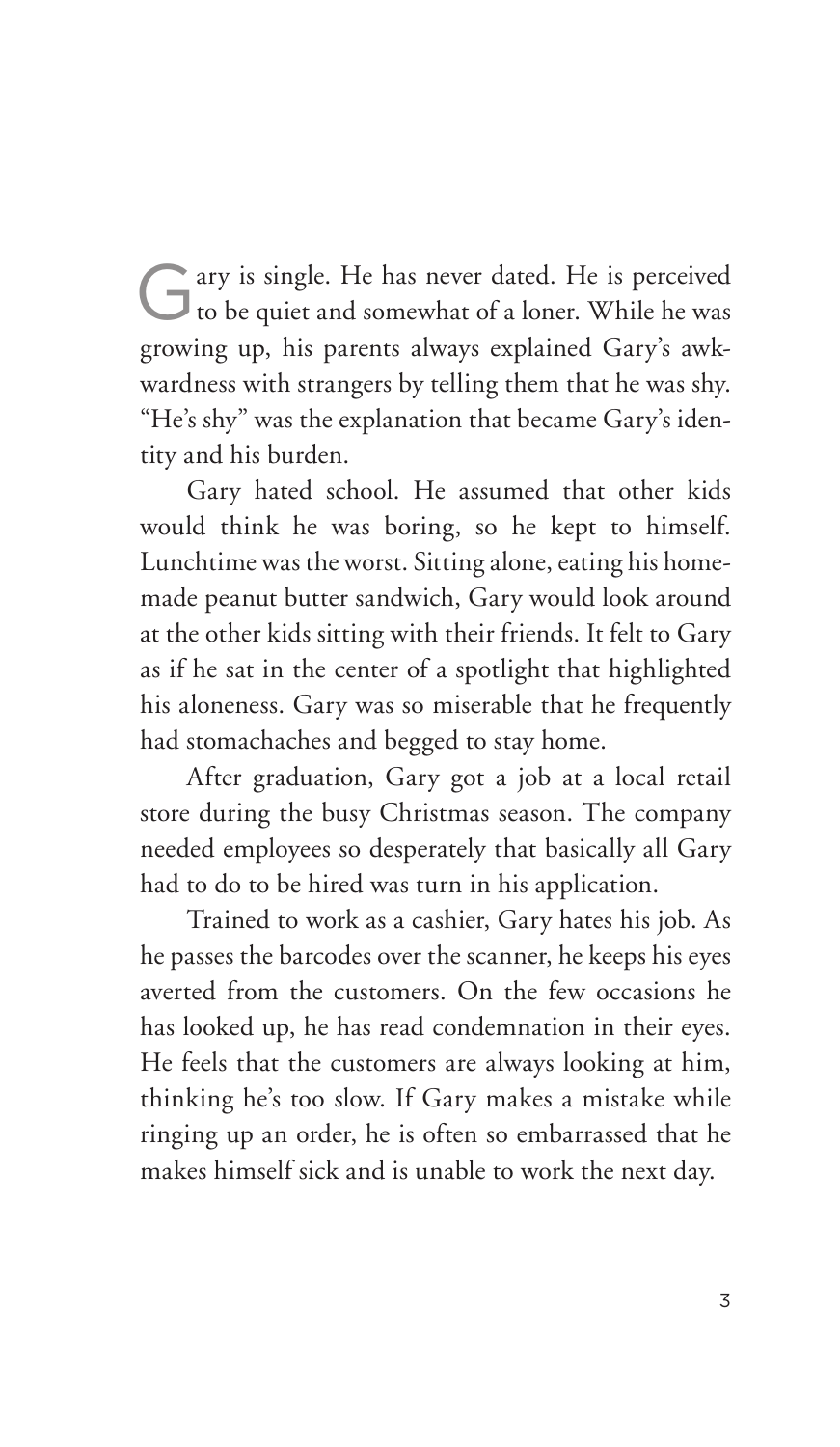On his lunch break at work, Gary feels like he's back in school. The other employees seem to enjoy eating and socializing while Gary eats alone. In his mind he rehearses joining in their conversations. He would love to be part of the group, but his parents' explanatory label—"He's shy"—begins to grip his heart. Controlled by fear, Gary sits by himself, convinced that no one would want to be friends with someone who is shy. Gary wishes he could learn to be comfortable in his own skin.

Sandra also struggles with social anxiety. She is a quiet young woman studying to become an attorney. She was a good student all through high school and college, always at the top of her class. She did well in her law school classes too, but she is struggling with the knowledge that she will have to pass trial law in order to graduate. As part of that curriculum students must present opening statements, examine and crossexamine witnesses, and give closing arguments in mock trial situations in front of their professors and fellow students.

Sandra wants to be a lawyer, but she doesn't think she can make it through trial law with her social anxiety. She is convinced that she will forget what she wants to say and that her professors and classmates will think she is stupid and inadequate. She imagines the group talking behind her back about her performance in the mock trial situations. Sandra is seriously considering dropping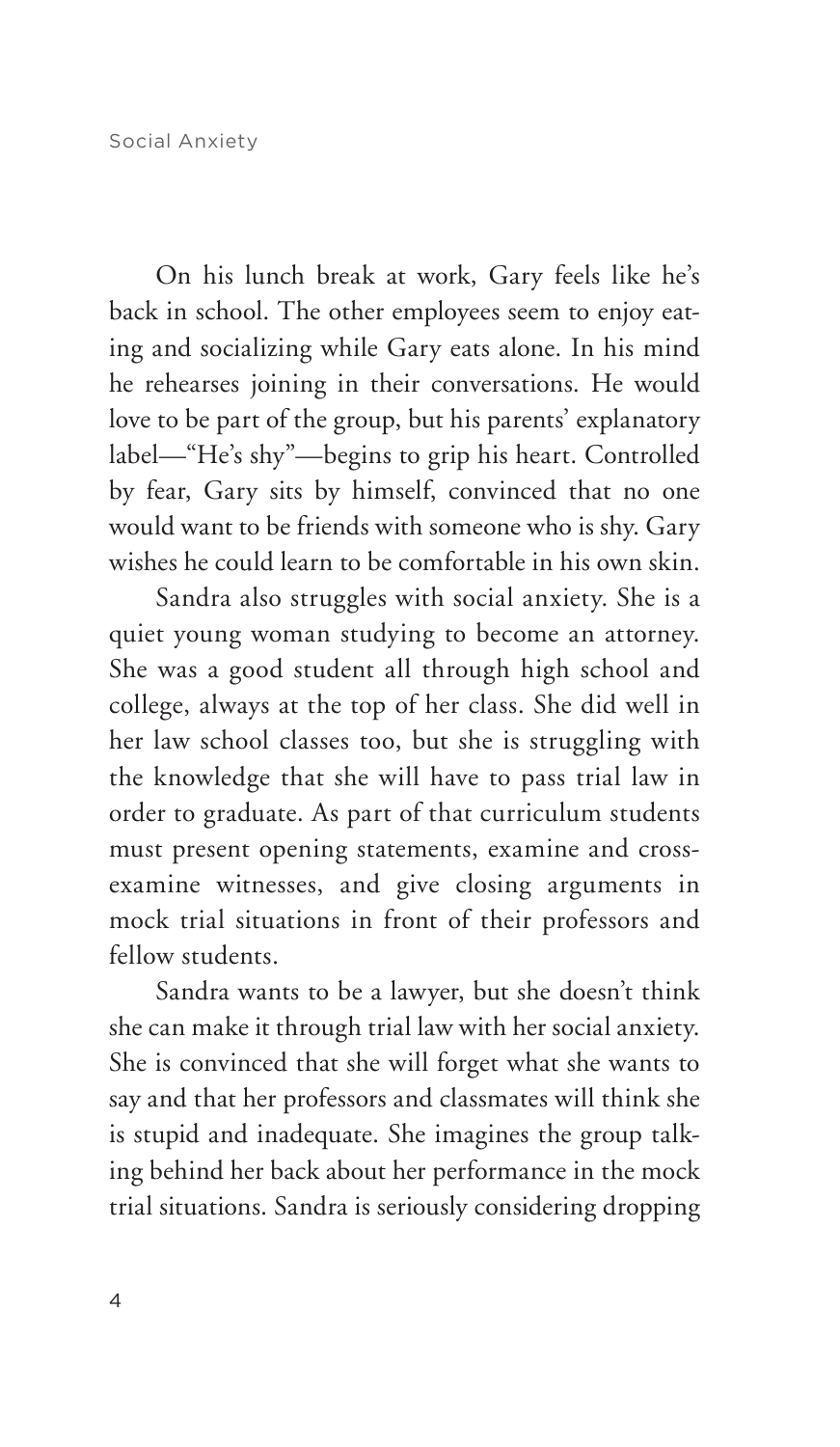out of law school. Sandra longs to be comfortable in her own skin, but she has almost given up hope.

# Do You Fear?

Are you afraid of:

- talking on the telephone?
- participating in small groups?
- eating or drinking in public places?
- talking to people in authority?
- giving a talk or report in front of a group?
- · attending social events?
- working while being observed?
- speaking at a meeting?
- s writing while being observed (e.g., signing a check, filling out a form)?
- interacting with clerks at the bank, grocery, dry cleaners, etc.?
- using a public restroom?
- entering a room when others are already seated?
- being the center of attention?
- expressing disagreement or disapproval to people you don't know well?
- making eye contact with people you don't know well?
- buying or returning items at department stores?
- giving a party?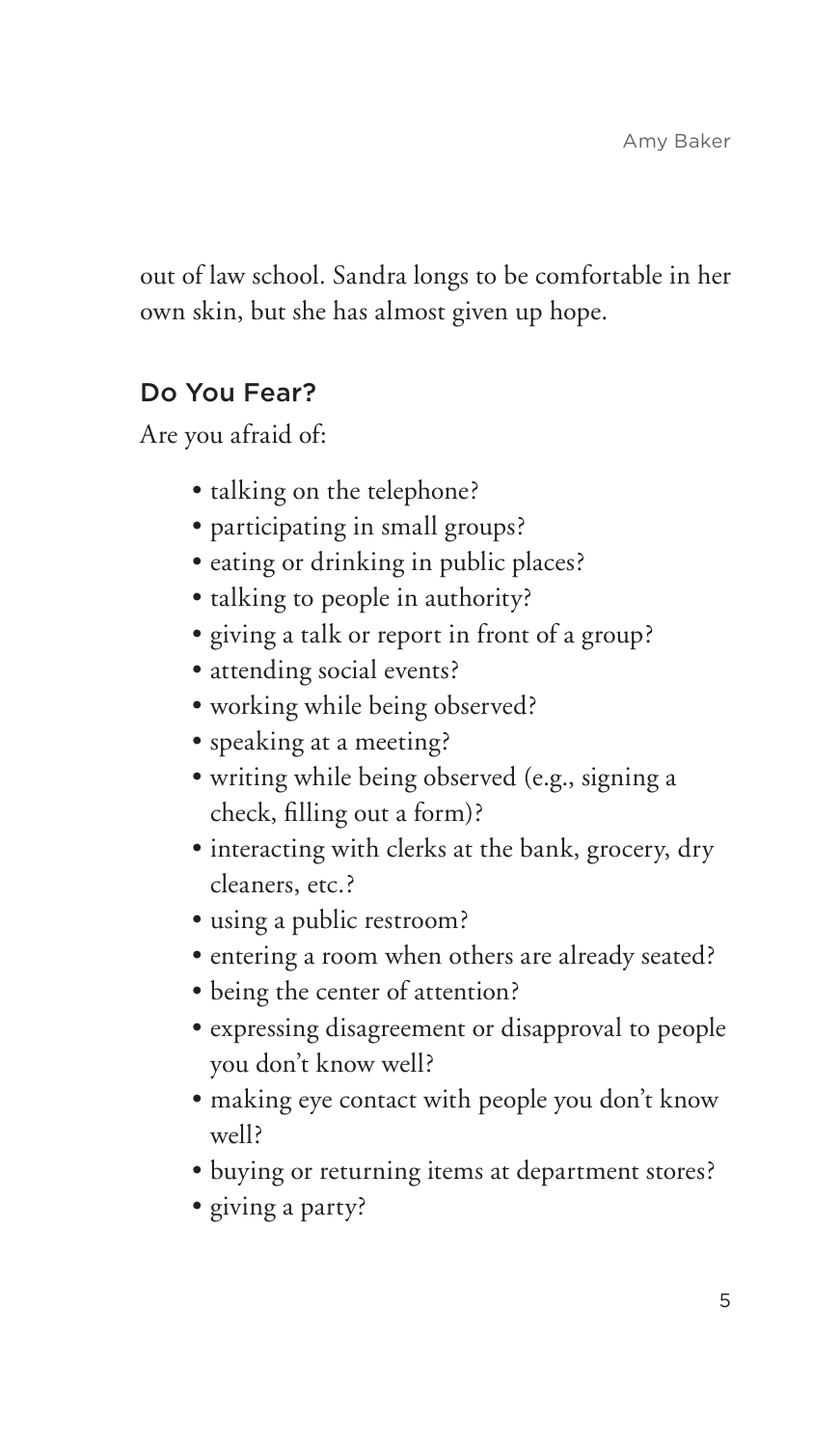- resisting a high-pressure salesperson?
- dealing with doctors' offices?
- attending church?
- dating?
- expressing your opinion?
- s performing, such as playing a musical instrument or taking a test?<sup>1</sup>

If you answered "Yes" to a number of these, you probably consider yourself shy and might be labeled with social anxiety.

# What Is Social Anxiety?

Social anxiety refers to the tendency to be nervous, uncomfortable, or fearful in social situations, usually because of a fear about doing something embarrassing or foolish, making a bad impression, or being judged negatively by others.2 It may be situation-specific (occurring only at work or only in social situations) or generalized. It can range in intensity from manageable to overwhelming. Social anxiety often comes with physical symptoms such as a racing heart, blushing, nausea, or poor concentration. In this minibook, we'll consider shyness and social anxiety as different ends of a continuum. The more intense the struggle, the more likely the label will be social anxiety.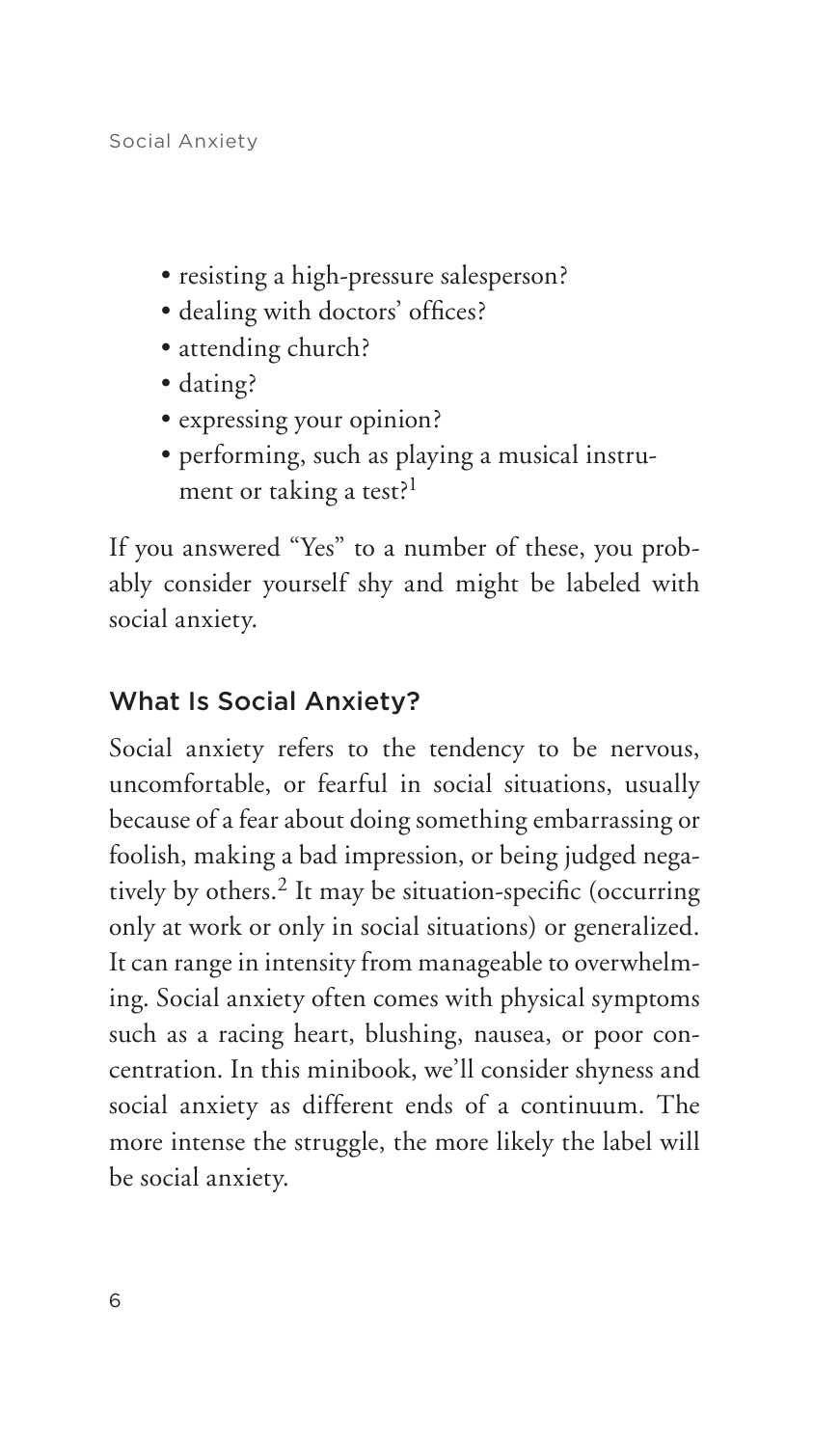#### Fear

Fear can paralyze us. It paralyzed Cindy, who turned down repeated offers of a promotion at work because they involved running staff meetings. The job would have meant a significant salary increase much needed by this single mom, but Cindy turned down each promotion because she was terrified of speaking in front of people.

Cindy eventually left her job without ever taking the promotion—a sad ending to her story. But God promises his children that he hasn't given us a spirit of fear (2 Timothy 1:7). If that's true, there must be a way to get beyond fear. There must be hope for all the Cindys of the world. There must be hope for you. Fear has destroyed many lives, but yours does not have to be one of them.

If you identify with Cindy, Sandra, or Gary, most likely your fear of being judged by others has caused you to erect a fortress of emotional protection around yourself to keep rejection at bay. But most likely you've also discovered that what's inside your fortress isn't all that pleasant either. You've built a wall around a heart filled with loneliness, fear, hurtful memories, insecurity, and pain.

As you look inside your heart, maybe you wonder why you would want to build walls to protect all the stuff inside it. In fact, there are times when it seems like everything good is actually *outside* the fortress walls.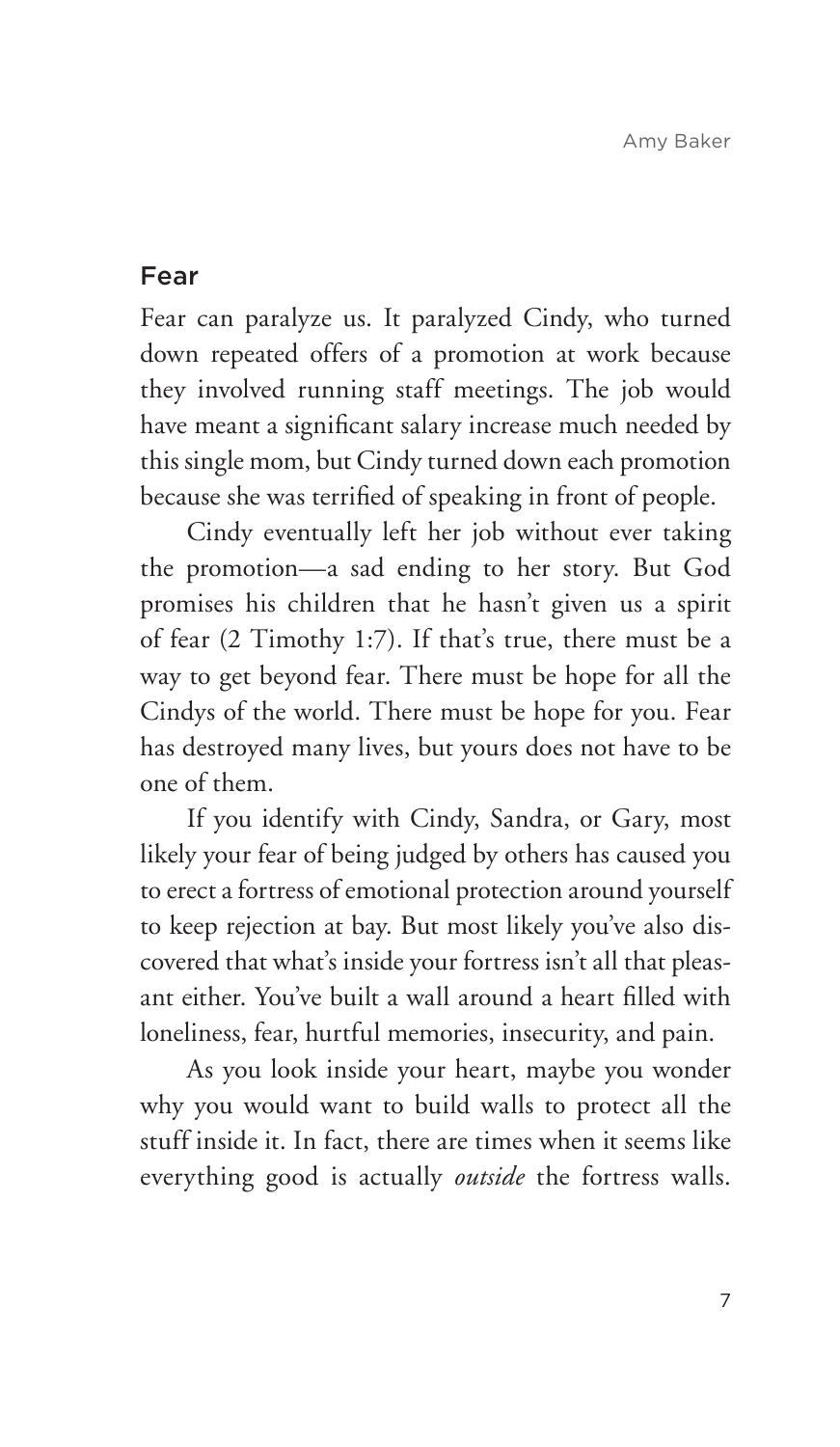Nevertheless, your heart is vulnerable and tender. You are unwilling to risk being condemned by others so you hide behind your walls, afraid to trust anyone but yourself. You are the only one you feel safe with; the only one you have confidence in is yourself. But this is a bit ironic since self-confidence seems to be the very thing you lack in social situations.

Proverbs 29:25 says, "Fear of man will prove to be a snare, but whoever trusts in the LORD is kept safe." Proverbs also teaches us that trusting in ourselves is foolish (Proverbs 28:26). So, as we search for solutions to the problem of shyness and social anxiety, we're not looking for a new way to boost our self-confidence. Our safety will come from trusting in the Lord.

### Trust in the Lord

The safety you long for comes through trusting in the Lord. This is what he is like:

- He does no wrong (Deuteronomy 32:4).
- He is faithful to every promise he has made (Psalm 145:13).
- He spoke and it came to be (Psalm 33:9).
- He upholds the cause of the oppressed (Psalm 146:7).
- Wealth and honor come from him (1 Chronicles 29:12).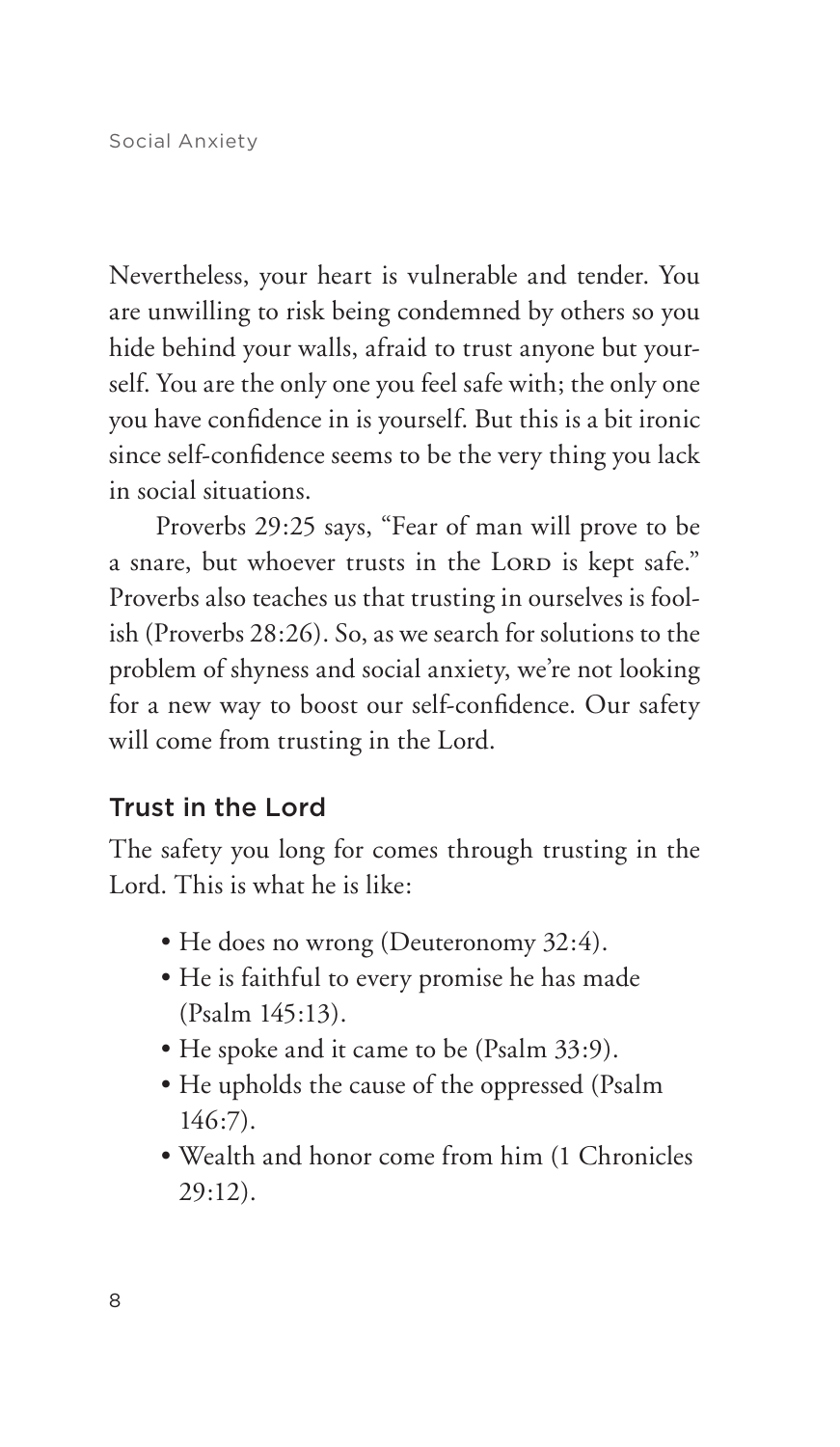- He is merciful; he will not abandon those he loves (Deuteronomy 4:31).
- s Everything in heaven and earth is his (1 Chronicles 29:11).
- His plans stand firm forever (Psalm 33:11).
- His works are perfect; all his ways are just (Deuteronomy 32:4).
- He is loving toward all he has made (Psalm 145:13).
- He satisfies the desires of every living thing (Psalm 145:16).
- He uses other people's evil for good (Genesis 50:20).
- He gives grace for trials (2 Corinthians 12:9).

This trustworthy, loving, all-powerful God invites *you* into fellowship through his Son, Jesus Christ (1 Corinthians 1:9). Don't worry about being rejected by him. Jesus says he will *never* drive away those who come to him (John 6:37). Don't be afraid that you will be condemned. There is no condemnation to those who are in Christ Jesus (Romans 8:1).

We accept God's invitation to have a relationship with him by confessing our sins and trusting in Jesus' death on the cross to pay the penalty for all our sins. When we claim Christ as our Savior and Master, we enter a beautiful relationship that will last for all eternity. You will never be separated from his love